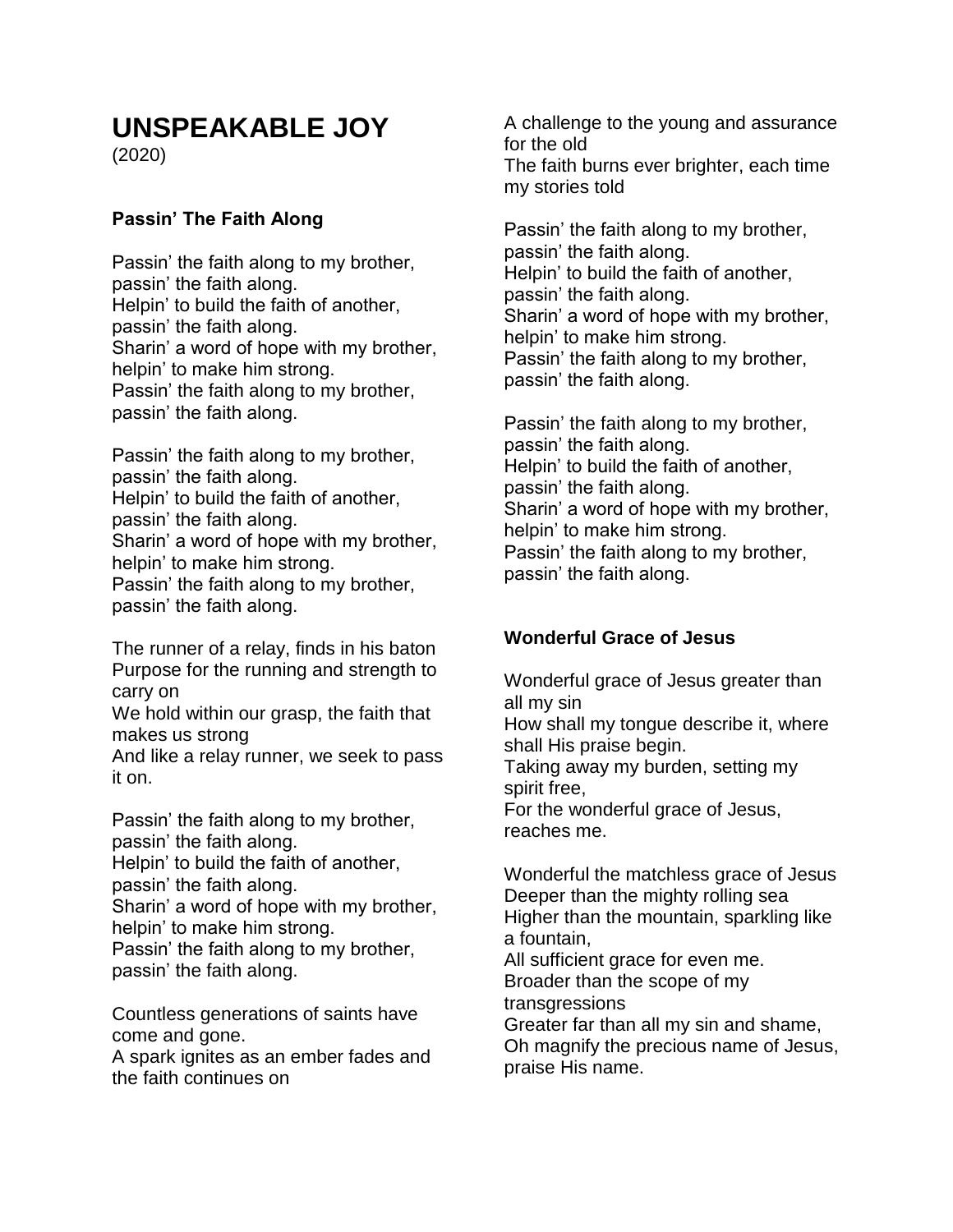Wonderful grace of Jesus reaching the most defiled

By its transforming power, making him God's dear child.

Purchasing peace and heaven, for all eternity

And the wonderful grace of Jesus, reaches me.

Wonderful the matchless grace of Jesus Deeper than the mighty rolling sea Higher than the mountain, sparkling like a fountain,

All sufficient grace for even me. Broader than the scope of my transgressions

Greater far than all my sin and shame, Oh magnify the precious name of

Jesus, Praise the name of Jesus, wonderful

name of Jesus

Magnify His holy name!

## **He Brought Me Out**

A song of praise, of hallelujah,

My heart was distressed 'neath Jehovah's dread frown And low in the pit where my sins

dragged me down

I cried to the Lord from the deep miry clay

Who tenderly brought me out to golden day

To glorious day oh glorious day.

He place me upon the strong rock by His side

My steps were established and here I'll abide

No danger of falling while here I remain But stand by His grace until the crown I gain

He brought me out of the deep miry clay He set my feet on the rock to stay He puts a song in my soul today A song of praise, hallelujah.

Oh hallelujah, hallelujah.

He gave me a song twas a new song of praise

By day and by night it's sweet notes I will raise

My hearts overflowing and I'm happy and I'm free

I'll praise my redeemer who has rescued me.

He brought me out of the deep miry clay He set my feet on the rock to stay He puts a song in my soul today A song of praise, A song of praise He puts a song in my soul today A song of praise, hallelujah Hallelujah, hallelujah!

## **My Faith Has Found A Resting Place**

My faith has found a resting place, not in device nor creed I trust the everlasting Word, His wounds for me did plead I need no other argument, I need no other plea It is enough that Jesus died and that He died for me. My great physician heals the sick, the lost He came to save For me his precious blood He shed, for me His life He gave I need no other argument, I need no

other plea It is enough that Jesus died and that He died for me.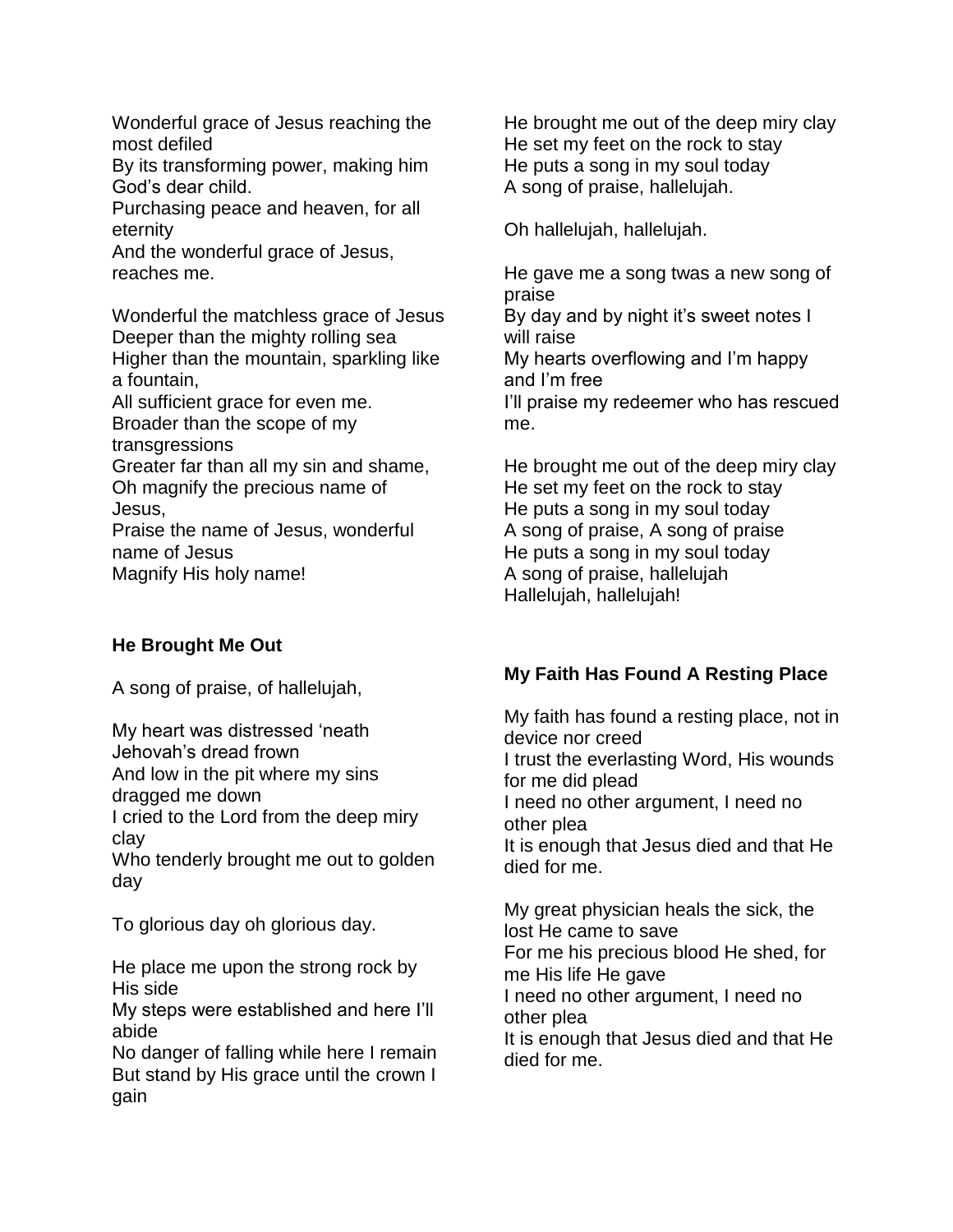My hope is built on nothing less than Jesus blood and righteousness I dare not trust the sweetest frame, but wholly lean on Jesus name On Christ the solid rock I stand, all other ground is sinking sand On Christ the solid rock I stand, I stand.

## **Living By Faith**

I care not today what tomorrow will bring,

If shadow or sunshine or rain. The Lord I know ruleth o'er everything And all of my worry is vain.

Living by faith, in Jesus above Trusting confiding, in His great love I'm safe from all harm, in His sheltering arm

I'm living by faith and I feel no alarm.

I know that He safely will carry me through

No matter what evil betide Why should I then care though the tempest may blow If Jesus walks close by my side.

Living by faith, in Jesus above Trusting confiding, in His great love I'm safe from all harm, in His sheltering arm

I'm living by faith and I feel no alarm.

Our Lord will return to this earth some sweet day

Our troubles will then all be o'er The Master so gently will lead us away Beyond that blest heavenly shore

Living by faith, in Jesus above Trusting confiding, in His great love I'm safe from all harm, in His sheltering arm

I'm living by faith and I feel no alarm. I'm living by faith and I feel no alarm.

### **I've Got A Love**

I got a love, love down deep in my heart I got a love down deep in my heart I got a peace that passes all understanding I got a new love that is never ending This love I've got is oh so true, He's got a hold on me and He won't turn loose I got a love, love down deep in my heart. I got a love down deep in my heart.

Well I was walkin' down a lonely road Upon my shoulder lay a heavy load And like the millions I didn't understand I had a Savior waitin' to take my hand And then one evenin' when the sun set low

I heard a story of how He loved me so And now I'm happy cuz He came to me and set me apart

He put His love down deep in my heart I got a love, love down deep in my heart I got a love down deep in my heart

I got a peace that passes all understanding

I got a new love that is never ending This love I've got is oh so true,

He's got a hold on me and He won't turn loose

I got a love, love down deep in my heart. I got a love down deep in my heart.

I wanna tell ya since Jesus saved my soul

That old devil he's tryin' to gain control So every mornin' before I start my day I read my Bible and take some time to pray

Then Jesus tells me that He's my savior and friend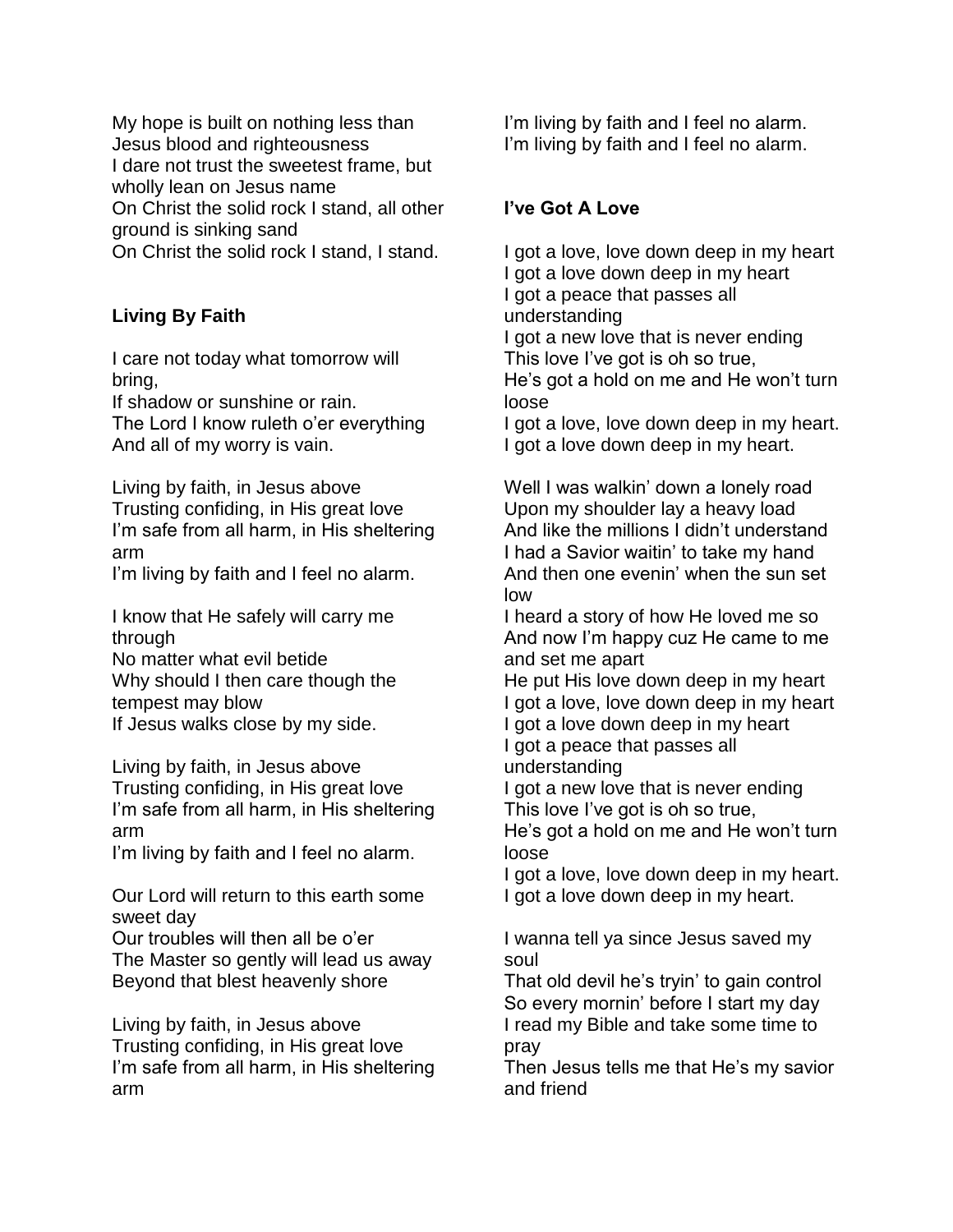That He will love me until the very end And if I trust Him and obey Him and keep doin' my part He'll put His love down deep in my heart.

I got a love, love down deep in my heart I got a love down deep in my heart I got a peace that passes all understanding

I got a new love that is never ending This love I've got is oh so true,

He's got a hold on me and He won't turn loose

I got a love, love down deep in my heart. I got a love down deep in my heart.

I got a love, love down deep in my heart I got a love down deep in my heart I got a peace that passes all understanding

I got a new love that is never ending This love I've got is oh so true,

He's got a hold on me and He won't turn loose

I got a love, love down deep in my heart.

I got a love down deep in my heart.

I got a love, love down deep in my heart I got a love down deep in my heart I got a love, love down deep in my heart I got a love down deep in my heart.

### **Joy Unspeakable**

Unspeakable Joy, joy, joy, joy.

It is joy unspeakable and full of glory, Full of glory, full of glory It is joy unspeakable and full of glory, Oh the half has never yet been told.

I have found His grace in all complete He supplieth every need

While I sit and learn at Jesus feet I am free, yes, free indeed.

Unspeakable Joy!

I have found the pleasure I once It is joy and peace within What a wondrous blessing I am saved From the awful gulf of sin

It is joy unspeakable and full of glory, Full of glory, full of glory It is joy unspeakable and full of glory, Oh the half has never yet been told.

I have found the joy no tongue can tell How His waves of glory roll It is like a great o'erflowing well Springing up within my soul

It is joy unspeakable and full of glory, Full of glory, full of glory It is joy unspeakable and full of glory, Oh the half has never yet been told. The half has never, Unspeakable joy, joy, joy, joy!

## **God Bless America**

Blessed is the nation whose God is the Lord Oh, blessed is the nation whose God is the Lord Oh, blessed is the nation whose God is the Lord Oh, blessed is the nation whose God is the Lord, Oh Lord. While the storm clouds gather far across the sea Let us swear allegiance to a land that's free Let us all be grateful for a land so fair As we raise our voices in a solemn prayer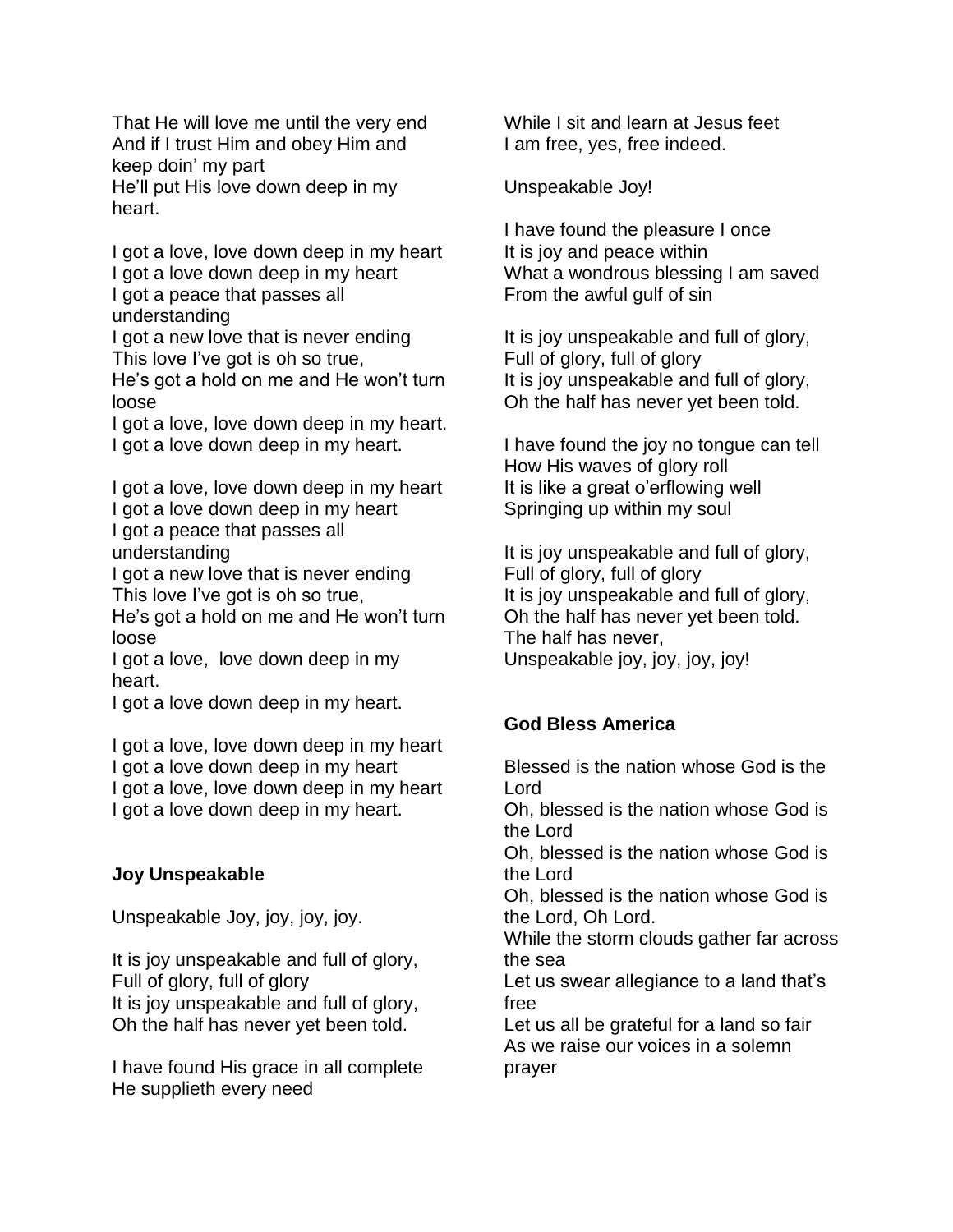God bless America, land that I love Stand beside her and guide her Through the night with the light from above From the mountains, to the prairies, to the oceans white with foam God bless America, my home sweet home, God bless America, my home sweet home,

My home!

### **My Prayer for America**

This is my prayer for you America That God will ever guide your way. Leading you on in paths of righteousness Turning your darkness into day Helping you on when you are weary Giving protection from all wrong Raising your standard ever higher Lifting you up to make you strong I pray for you America That God will make you great That God will show His power everywhere This is my prayer.

#### **He Died For Me**

I saw One hanging on a tree in agony and blood

He fixed his languid eyes on me as near His cross I stood.

Oh, can it be upon a tree the Savior died for me

My soul is thrilled my heart is filled to think He died for me.

Sure never till my latest breath can I forget that look

It seemed to charge me with His death though not a word He spoke

Oh, can it be upon a tree the Savior died for me My soul is thrilled my heart is filled to think He died for me.

A second look He gave which said, "I freely all forgive This blood is for your ransom paid, I die that you may live" Oh, can it be upon a tree the Savior died for me My soul is thrilled my heart is filled to think He died for me.

To think He died for me.

### **Crown Him Lord Medley**

All hail the power of Jesus name Let angels prostrate fall, let angels prostrate fall Bring forth the royal diadem, and crown him Crown Him, crown Him, crown Him And crown Him Lord of all.

Ye chosen seed of Israel's race, ye ransomed from the fall Hail Him who saves you by His grace and crown Him, Crown Him, crown Him, crown Him Lord of all.

O that with yonder sacred throng we at His feet may fall We'll join the everlasting song and crown Him Lord of all We'll join the everlasting song and crown Him Lord of all

And crown him Crown Him, crown Him, crown Him And crown Him Lord, crown him Lord of all.

Lord of all!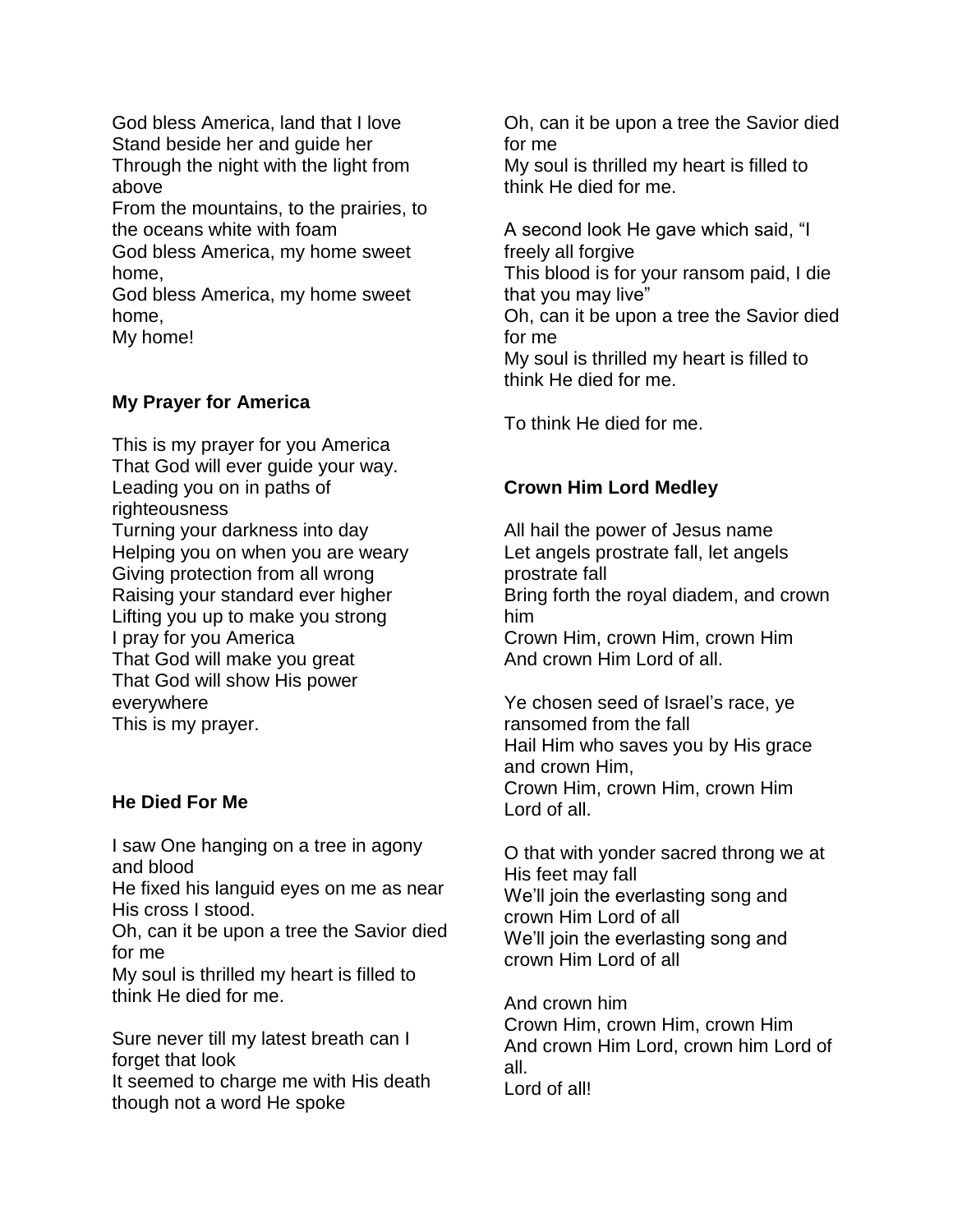### **The Heavenly Parade**

Doot, Doot….

#### VERSE 1:

Our traveling days will soon be over here And we shall cross the rolling tide; For we are down here for just a little while Our home is on the other side; Ambassadors true for Jesus our Redeemer And it is a love crusade; for right against wrong But soon we'll join the throng in heaven When the saints parade. CHORUS: For heaven's King we gladly sing the story old yet ever new; In gloryland with that glad band We'll promenade in heaven's parade. Doot, Doot… VERSE 2: So happy are we in telling you my friend That Jesus can redeem your soul; From every known sin, and a'make you pure within joy billows o'er you then will roll; A happy new song you will begin to sing to Jesus He the way hath made; To a gloryland fair you'll have a mansion there and join us in the saint's parade. ENDING: We'll promenade in heaven's grand parade.

### **Newborn Feelin'**

Got a lot to tell ya 'bout the Lord today How He took me in and washed my sins away Filled me with the Spirit and amazing grace Promised me a mansion and a resting place Told me how the angel band would shout and sing How we're gonna make the hills and valleys ring. Maybe that's the reason that I feel so fine. All my weary troubles have been left behind, I've got a newborn feelin' dwellin' in my heart today Because the love of Jesus, came into my heart to stay I never realized that I had lost my way Until the love of Jesus washed my sins away I've got a newborn feelin' in my heart today When I stop to think about the present day How the wordly people pass the time away Makes me kinda wonder what the future holds

How we're ever gonna reach the sinful souls

We can only reach them if we kneel and pray

Try to draw a picture of the judgement day

Live a life before them that will testify Prove we have a blessing from the Lord on high.

I've got a newborn feelin' dwellin' in my heart today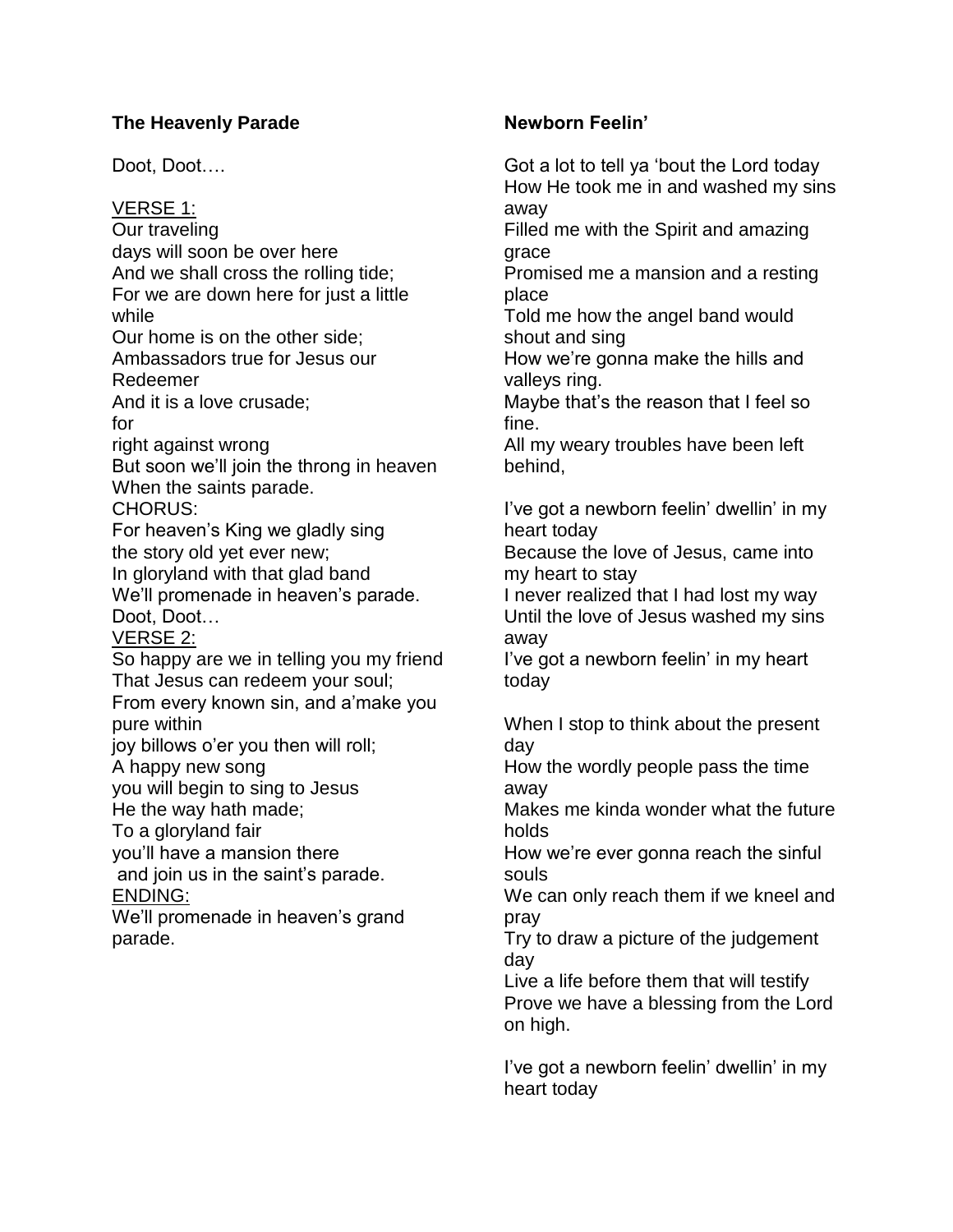Because the love of Jesus, came into my heart to stay

I never realized that I had lost my way Until the love of Jesus washed my sins away

I've got a newborn feelin' in my heart today

I've got a newborn feelin' dwellin' in my heart today

Because the love of Jesus, came into my heart to stay

I never realized that I had lost my way Until the love of Jesus washed my sins away

I've got a newborn feelin' in my heart today

Feelin' in my heart today Feelin' in my heart today.

#### **Down To The River To Pray**

As I went down in the river to pray studying about that good ole' way And who shall wear a starry crown, Good Lord show me the way.

Oh brothers lets go down, let's go down come on down

Oh Brothers lets go down, down in the river to pray.

As I went down in the river to pray studying about that good ole' way And who shall wear the robe and crown, Good Lord show me the way. Oh sisters lets go down, let's go down come on down Come on sisters lets go down, down in the river to pray.

As I went down in the river to pray studying about that good ole' way And who shall wear the starry crown, Good Lord show me the way.

Oh fathers lets go down, let's go down come on down Oh fathers lets go down, down in the river to pray.

As I went down in the river to pray studying about that good ole' way And who shall wear the robe crown, Good Lord show me the way. Oh mothers lets go down, let's go down come on down Come on mothers lets go down, down in the river to pray.

As I went down in the river to pray studying about that good ole' way And who shall wear the starry crown, Good Lord show me the way. Oh sinners lets go down, let's go down come on down Oh sinners lets go down, down in the river to pray.

As I went down in the river to pray studying about that good ole' way And who shall wear the robe and crown, Good Lord show me the way.

#### **Somewhere Listening**

When the Savior calls I will answer, When He calls for me I will hear. When the Savior calls I will answer, I'll be somewhere listening for my name.

I'll be somewhere listening, I'll be somewhere listening I'll be somewhere listening for my name.

I'll be somewhere listening, I'll be somewhere listening I'll be somewhere listening for my name.

If my heart is right when He calls me, If my heart is right I will hear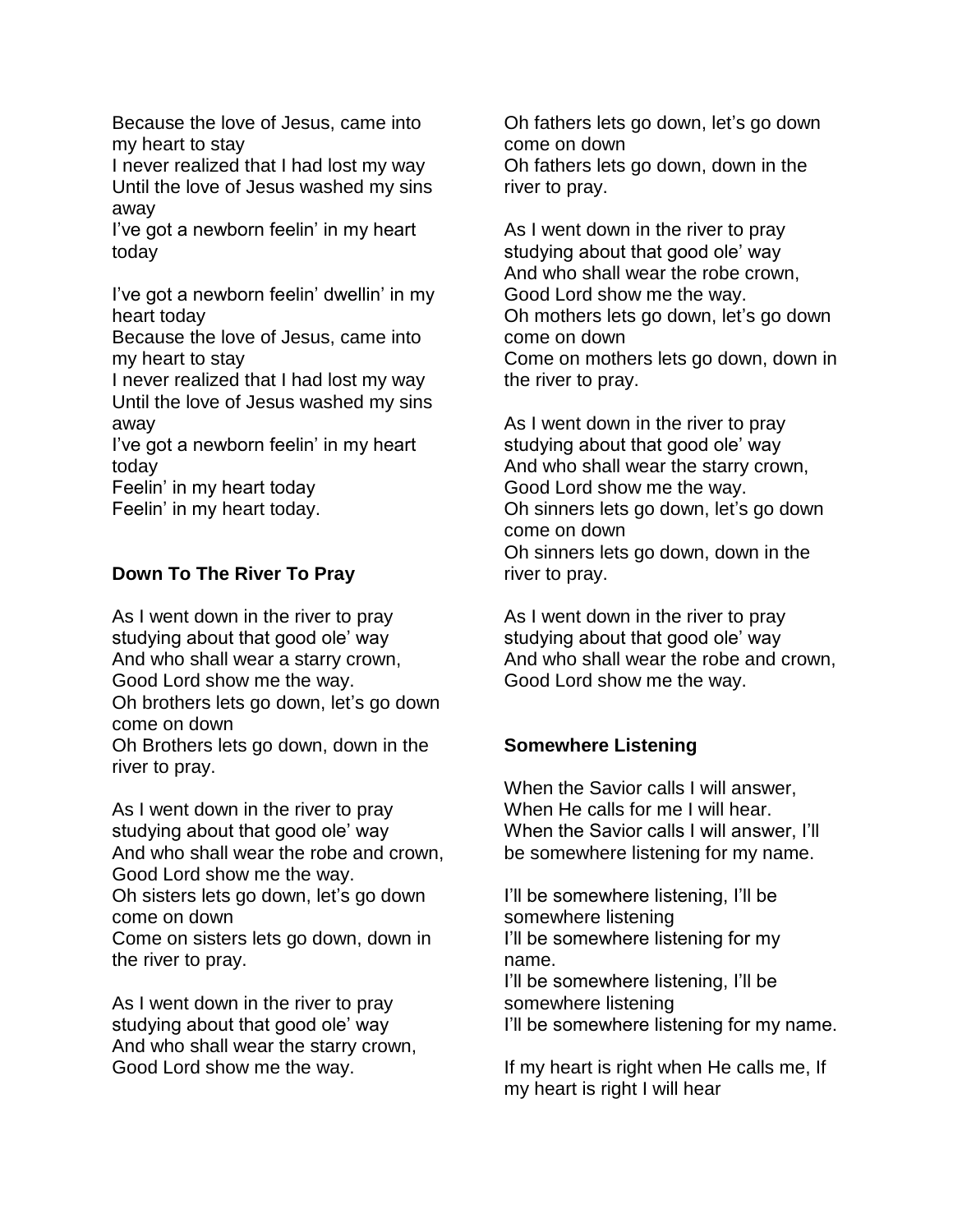If my heart is right when He calls me, I'll be somewhere listening for my name.

I'll be somewhere listening, I'll be somewhere listening I'll be somewhere listening for my name. I'll be somewhere listening, I'll be somewhere listening

I'll be somewhere listening for my name.

If my robe is white when he calls me, If my robe is white I will hear If my robe is white when He calls me, I'll be somewhere listening for my name.

I'll be somewhere listening, I'll be somewhere listening I'll be somewhere listening for my name. I'll be somewhere listening, I'll be somewhere listening

I'll be somewhere listening for my name.

I'll be somewhere listening, I'll be somewhere listening I'll be somewhere listening for my name.

I'll be somewhere listening, I'll be somewhere listening

I'll be somewhere listening for my name.

#### **My Wonderful Lord**

I have found a deep peace that I never had known

And a joy this world could not afford Since I yielded control of my body and soul

To my wonderful, wonderful Lord

My wonderful Lord, my wonderful Lord By angels and serifs in heaven adored I bow at thy shrine, my savior divine My wonderful, wonderful Lord.

I desire that my life shall be ordered by thee

That my will be in perfect accord With thine own sovereign will Thy desires to fulfill My wonderful, wonderful Lord

Wonderful Lord, wonderful Lord Wonderful , wonderful.

Thou art fairer to me than the fairest of earth Thou omnipotent lifegiving Word O thou Ancient of days Thou art worthy all praise My wonderful, wonderful Lord

My wonderful Lord, my wonderful Lord By angels and serifs in heaven adored I bow at thy shrine, my savior divine My wonderful, wonderful, wonderful Lord

I bow at thy shrine, my savior divine My wonderful, wonderful, wonderful, wonderful Lord. Wonderful Lord!

#### **I Know Whom I Have Believed**

I know not why God's wondrous grace To me He hath made known Nor why unworthy Christ in love Redeemed me for His own

I know not how this saving faith To me He did impart Nor how believing in His Word Wrought peace within my heart

But I know whom I have believed And am persuaded that He is able To keep that which I've committed Unto Him against that day. Against that day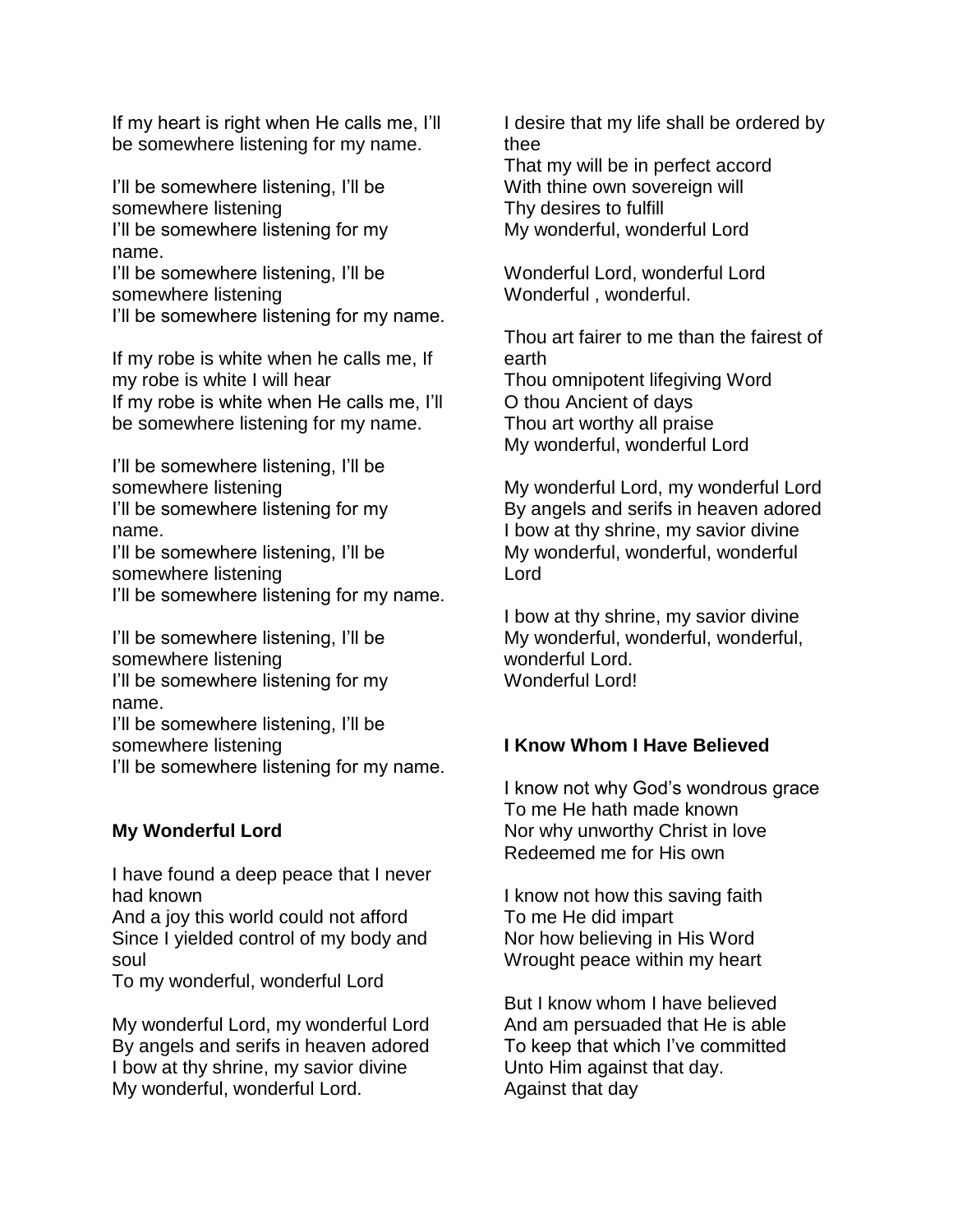I know not when my Lord may come At night or noonday fair Nor if I'll walk the vail with Him Or meet Him in the air.

I know whom I have believed And am persuaded that He is able To keep that which I've committed Unto Him against that day.

Unto Him against that day!

## **Oh What A Happy Day**

Oh what a happy time that's sure to be When my Jesus is a comin' after me I hear Him callin' me away from this ole world forever to stay And when I take my Savior's hand in that blessed promised land I'll shout and sing through endless ages, "Oh what a happy day"

Oh what a happy day, that will be when we gather there

Oh what a happy day, when we climb those golden stairs

We'll meet with those who have gone before

James and John and a million more What a happy time that's sure to be, Oh what a happy day

And when I walk into heaven fair I'll see my blessed Savior there He'll place a crown upon my head give me a robe of white to wear I'll walk on streets of purist gold, I'll live forever and not grow old I'll shout and sing through the endless ages, "Oh what a happy day"

Oh what a happy day, that will be when we gather there

Oh what a happy day, when we climb those golden stairs We'll meet with those who have gone before James and John and a million more What a happy time that's sure to be, Oh what a happy day What a happy time that's sure to be, Oh what a happy day Gonna be a happy day!

## **Pray**

Pray when you're feelin' low When the ill winds blow, (I said now) don't forget to pray. (Hallelujah, brother come on and) Pray when you go to bed, for your daily bread ( I said now) Don't forget to pray

You can awake to a beautiful mornin' When you've got troubles remember this warnin' And pray, (brother) until judgement day (hallelujah I've) Got the devil to pay If you never open up the good book find some things Brothers and sisters won't you listen to me You'd better get ready When you got miseries get on your bended knees Turn to the Lord and He'll set you free Pray for all the people face the devil When you got worn out shoes and you got worries too Turn to the Lord and He'll set you free if you'll only pray Wake oh trust in the Lord you'll see the son again You'll have your friends and your love ones You'll have fun again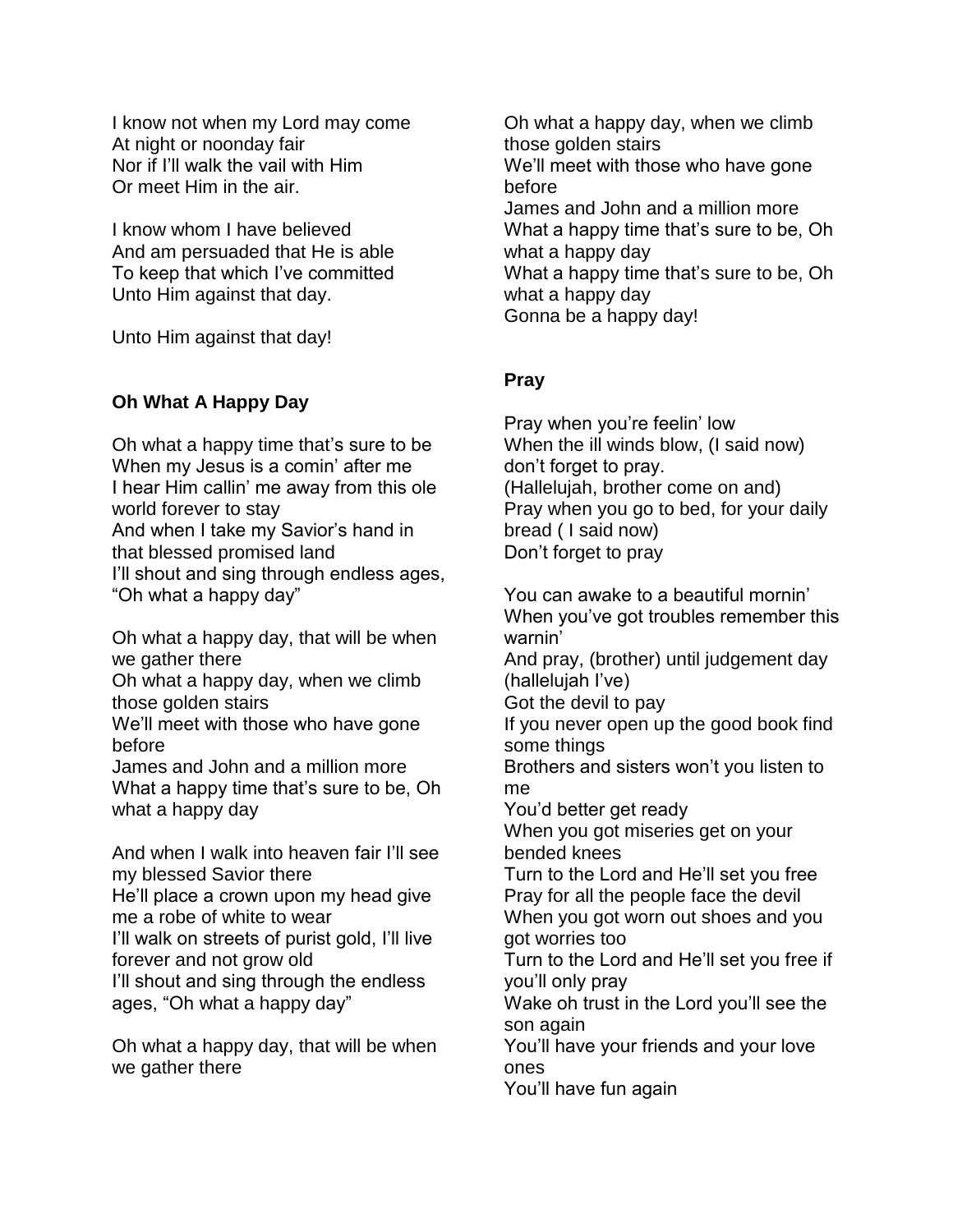Now that you've heard my plea say the words after me

Turn to the Lord and He'll set you free If you'll only pray

You can awake to a beautiful mornin' When you've got troubles remember this warnin' and pray (brothers)

Until judgement day,(hallelujah I've) got the devil to pay

If you never pray – if you never pray

Well you gotta pray my brother when the Spirit hits

You gotta sing and shout or the devil will getcha

Gotta clap glad hands and shout hallelujah

If you wanna have joy like the angels do

You gotta pray & pray & pray & pray for Gabriel gonna sound the trumpet one day

Pray, (Well well) pray when you're in the dumps (my sister)

Then you can take your lumps (I said now)

If you'll only pray

## **Rise Come And See The King**

Come hear the joy a sweet baby boy Oh rise come and see the King Help us to tell our joyous noel Oh rise come and see the King

Angels are singing, glad tidings bringing Come hear the story, come sing His glory Rise come and see the King

Shake off your sleep and leave all your sheep Oh rise come and see the King Jesus has come God's dear chosen one

Oh rise come and see the King

Angels are singing, glad tidings bringing Come hear the story, come sing His glory

Rise come and see the King

Our Saviors birth brings peace to the earth

Oh rise come and see the King Come one and all to His royal stall Oh rise come and see the King

Angels are singing, glad tidings bringing Come hear the story, come sing His glory Rise come and see the King

Come hear the joy a sweet baby boy Oh rise come and see the King Help us to tell our joyous noel Oh rise come and see the King

Angels are singing, glad tidings bringing Come hear the story, come sing His glory Rise come and see the King Rise come and see the King

Come hear the joy a sweet baby boy Help us to tell our joyous noel Rise come and see the King Rise come and see the King

## **God Rest Ye Merry Gentlemen**

God rest ye merry gentlemen let nothing you dismay Remember Christ our savior was born on Christmas day To save the world from Satan's power when we had gone astray O tidings of comfort and joy, comfort and joy, O tidings of comfort and joy.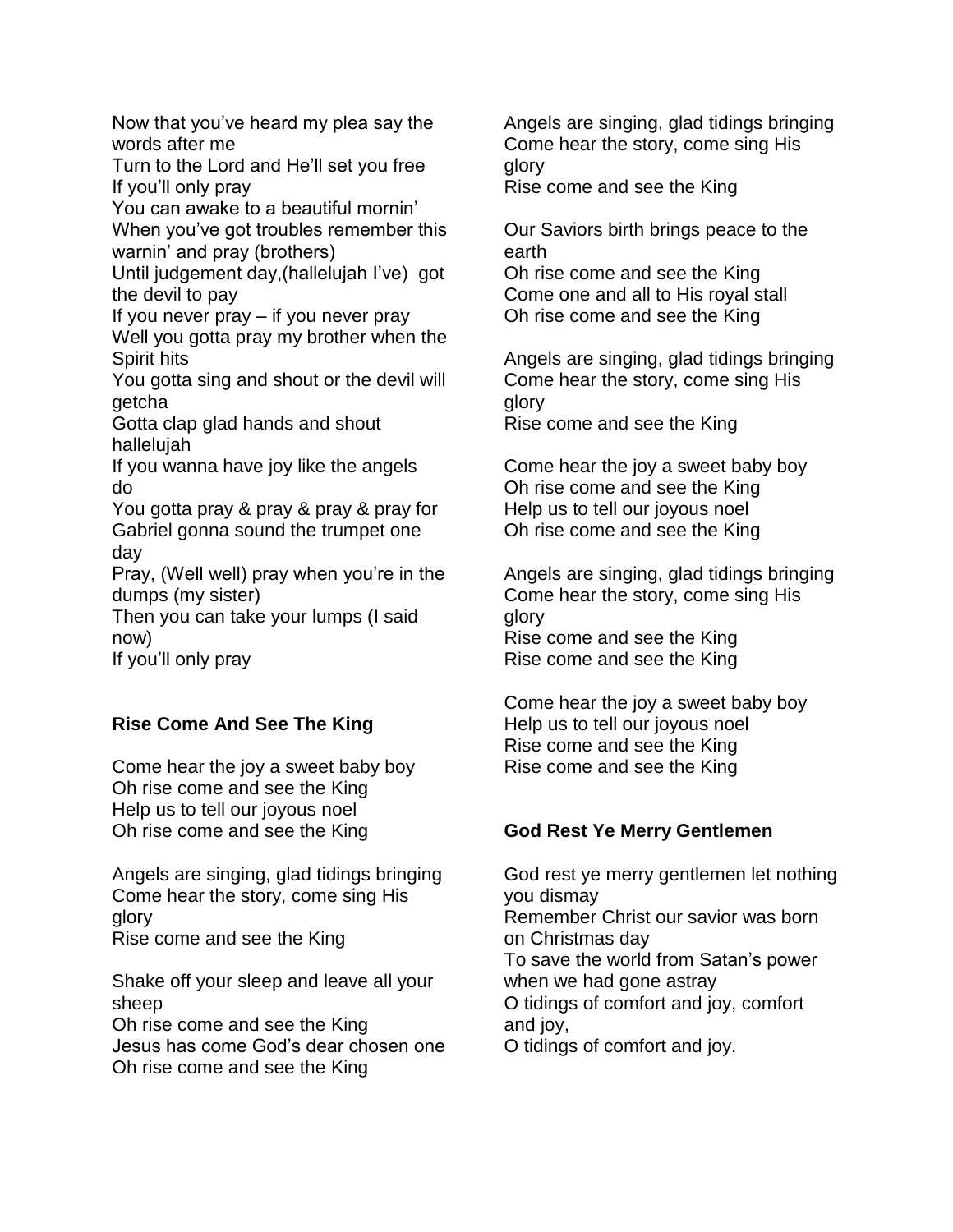From God that is our father the blessed angel came

Unto some certain shepherd's with tidings of the same

That there was born in Bethlehem the Son of God by name

O tidings of comfort and joy, comfort and joy,

O tidings of comfort and joy.

In Bethlehem of Judah a blessed babe was born

And lay within a manger this blessed Christmas morn

To which his mother Mary did nothing taking scorn

O tidings of comfort and joy, comfort and joy

O tidings of comfort and joy.

## **Standing On Holy Ground**

Moses was a holy man of God you see Goin' about his daily tasks just like you and me

He sought the Lord for forty years and this is what he found

That in God's presence he's standin' on holy ground

I'm standin' on holy ground

(standin' on holy ground, yes standin' on holy ground, hallelujah)

Where perfect peace and joy are found (perfect peace and everlasting joy are found)

And with His glory all around (with His glory all around, around) In God's presence I'm standin' on holy ground.

(In the presence of the dear Lord I'm standin' on holy ground)

Moses stood for forty years upon God's word

Talked to God so many times this he'd never heard

When God spoke from the burning bush

Sayin' it's the Lord you've found So take your shoes off, you're standin' on holy ground.

I'm standin' on holy ground (standin' on holy ground, yes standin' on holy ground, hallelujah)

Where perfect peace and joy are found (perfect peace and everlasting joy are found)

And with His glory all around (with His glory all around, around) In God's presence I'm standin' on holy ground.

(In the presence of the dear Lord I'm standin' on holy ground)

I'm standin' on holy ground

(standin' on holy ground, yes standin' on holy ground, hallelujah)

Where perfect peace and joy are found (perfect peace and everlasting joy are found)

And with His glory all around (with His glory all around, around) In God's presence I'm standin' on holy ground.

(In the presence of the dear Lord I'm standin' on holy ground)

In God's presence I'm standin' on holy ground.

(In the presence of the dear Lord I'm standin' on holy ground)

## **Dig A Little Deeper**

I wanna dig, dig, dig a little deeper Wanna dig, dig, dig a little deeper Dig a little deeper in His love

I wanna dig a little deeper in his love Dig a little deeper in his love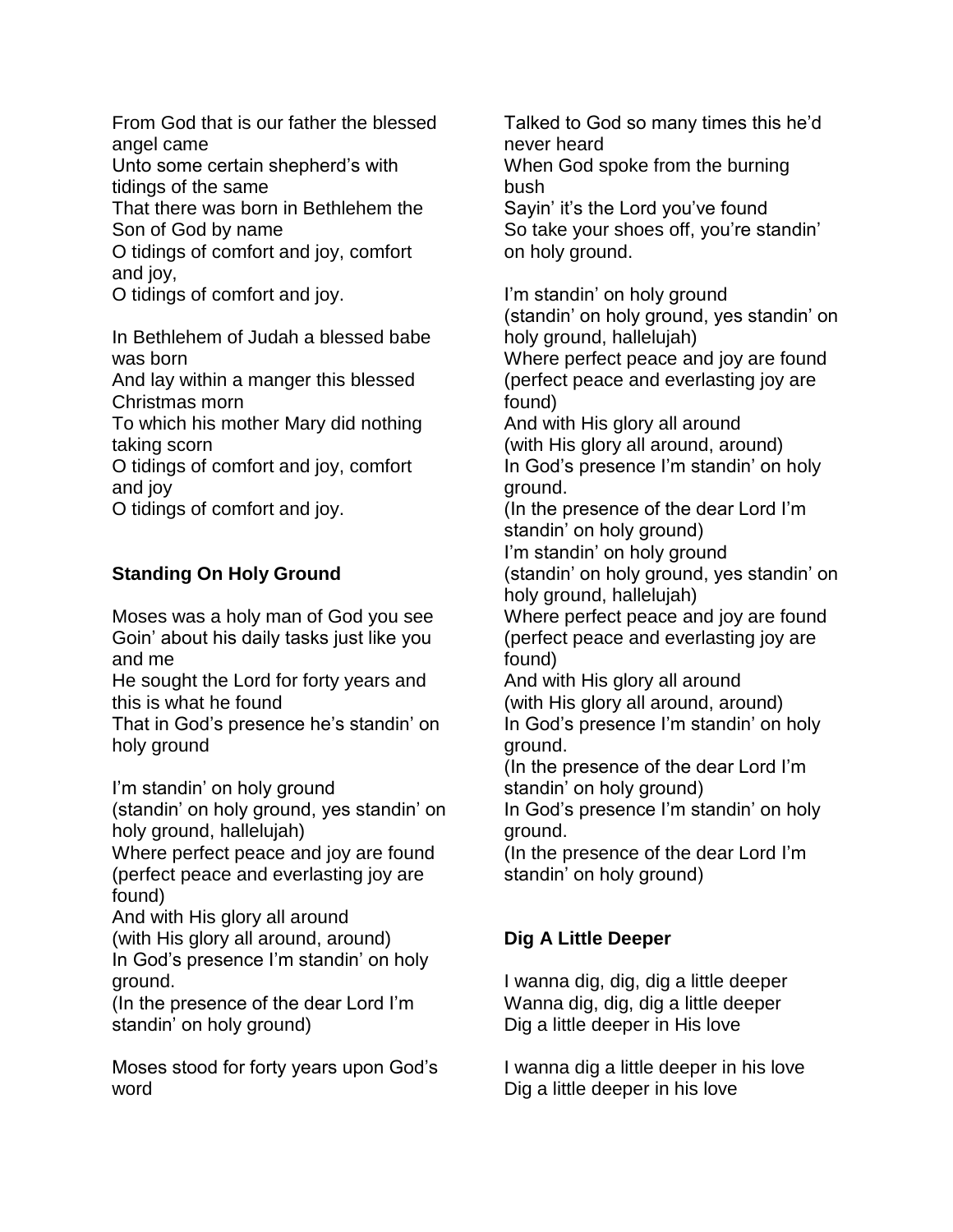I wanna dig a little deeper in the storehouse Of His love, of His love

Well I wanna walk a little more like my Jesus would I wanna talk a little more like I know that I should I wanna dig a little deeper in the storehouse Of His love, of His love

I wanna dig a little deeper in his love Dig a little deeper in his love I wanna dig a little deeper in the storehouse Of His love, of His love

Well I wanna walk a little more like my Jesus would I wanna talk a little more like I know that I should I wanna dig a little deeper in the storehouse Of His love, of His love

Nearer to thee, I want to be Well I wanna dig a little deeper in the storehouse Of His love, of His love Let my light shine, in love divine Well I wanna dig a little deeper in the storehouse Of His love, of His love Well I wanna dig a little deeper in his love Dig a little deeper in his love I wanna dig a little deeper in the storehouse Of His love, of His love

Well I wanna walk a little more like my Jesus would I wanna talk a little more like I know that I should

I wanna dig a little deeper in the storehouse Of His love, of His love

Well I wanna dig a little deeper in his love Dig a little deeper in his love I wanna dig a little deeper in the storehouse Of His love, of His love

Well I wanna walk a little more like my Jesus would I wanna talk a little more like a Christian should I wanna dig a little deeper in the storehouse Of His love, of His love

I wanna dig, dig, dig a little deeper Wanna dig, dig, dig a little deeper I wanna dig, dig, dig a little deeper Wanna dig, dig, dig a little deeper Dig a little deeper in the storehouse Dig a little deeper in the storehouse Dig a little deeper in the storehouse Of His love

### Of His love, love, love hmmm.

#### **All Your Anxiety**

All your anxiety, all your care Bring to the mercy seat leave it there Never a burden He cannot bear Never a friend like Jesus.

Is there a heart o'erbound by sorrow Is there a life weighed down by care Come to the cross each burden bearing All your anxiety leave it there. No other friend so swift to help you No other friend so quick to hear No other place to leave your burden No other one to hear your prayer